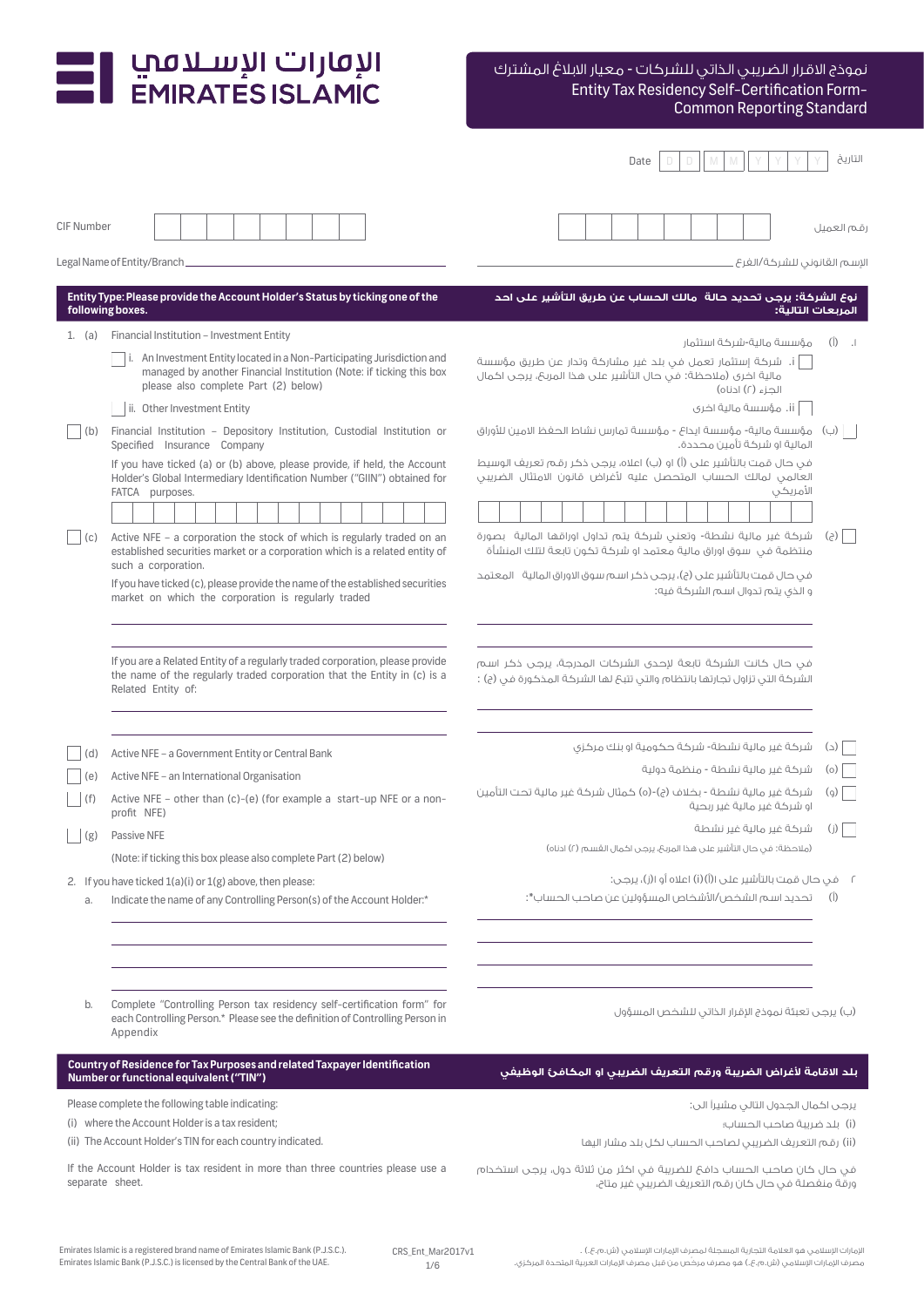**Reason A** - The country/jurisdiction where the Account Holder is liable to pay tax and does not issue TINs to its residents

**Reason B** - The Account Holder is otherwise unable to obtain a TIN or equivalent number (Please explain why you are unable to obtain a TIN in the below table if you have selected this reason)

**Reason C** - No TIN is required. (Note. Only select this reason if the domestic law of the relevant jurisdiction does not require the collection of the TIN issued by such jurisdiction)

**السبب أ** - عدم اصدار رقم التعريف الضريبي في البلد/السلطة التي يكون صاحب الحساب ملزمًا بدفع الضريبة بها

**السبب ب** - عدم قدرة صاحب الحساب الحصول على رقم التعريف الضريبي او رقم مكافئ )في حال قمت باختيار هذا السبب، يرجى شرح سبب عدم القدرة في الحصول على رقم التعريف الضريبي في الجدول ادناه(

**السبب ج** - رقم التعريف الضريبي غير مطلوب مالحظة: قم باختيار هذا السبب فقط في حال كان القانون المحلي في السلطة المعنية ال يتطلب الحصول على رقم تعريف ضريبي صادر عن تلك السلطة(

اتفهم ان المعلومات المقدمة من قبلي مشمولة بجميع احكام الشروط واألحكام التي تحكم عالقة صاحب الحساب مع االمارات االسالمي والتي تحدد كيفية استخدام

أقر ان المعلومات المذكورة في هذا النموذج باإلضافة الى المعلومات التي تخص صاحب الحساب وأي حساب/حسابات يتم التبليغ عنها، من الممكن التبليغ بها الى السلطات الضريبية في البلد المحتفظ بالحساب، وكذلك من الممكن تبادلها مع السلطات ً الضريبية لبلد او بلدان اخرى يكون صاحب الحساب مقيما بها ألغراض الضريبة وذلك عمال باالتفاقيات الدولية الخاصة بتبادل معلومات الحساب المالي مع البلد/بلدان التي تحتفظ

وأشهد بأنني المفوض بالتوقيع لصاحب الحساب فيما يخص جميع الحساب/الحسابات

وأعلن بان جميع االفادات المقدمة في هذا االقرار هي على حسب علمي وصحيحة

اتعهد بان ابلغ الامارات الاسلامي خلال ٣٠ يوم بأي تغيير في الظروف التي من الممكن ان تؤثر على حالة بلد الضريبة للشخص الموضح في هذا النموذج او تؤدي الى عدم صحة المعلومات المضمنة في هذا النموذج، ومن ثم تقديم نموذج اقرار ضريبي ذاتي وإعالن

ومشاركة االمارات االسالمي للمعلومات المقدمة من قبلي.

مناسبين الى االمارات االسالمي خالل 90 يوم من ذلك التغيير.

| بلد دفع الضريبة<br>Country of tax residence | رقم التعريف الضريبي<br>Taxpayer Identification Number | فى حال عدم توفر رقم التعريف الضريبي يرجى ادخال السبب<br>(i) أو (ب) أو (ج)<br>If no Taxpayer Identification Number available enter Reason A, B or C |
|---------------------------------------------|-------------------------------------------------------|----------------------------------------------------------------------------------------------------------------------------------------------------|
|                                             |                                                       |                                                                                                                                                    |
|                                             |                                                       |                                                                                                                                                    |
|                                             |                                                       |                                                                                                                                                    |

| Please explain in the following boxes why you are unable to obtain a Taxpayer<br>Identification Number if you selected Reason B above |  | يرجى شرح سبب عدم قدرتك على الحصول على رقم التعريف الضريبي في<br>المربعات التالية في حال قمت باختيار السبب (ب) أعلاه |  |
|---------------------------------------------------------------------------------------------------------------------------------------|--|---------------------------------------------------------------------------------------------------------------------|--|
|                                                                                                                                       |  |                                                                                                                     |  |
| 2                                                                                                                                     |  |                                                                                                                     |  |
| 3                                                                                                                                     |  |                                                                                                                     |  |

## **Declarations and Signature والتوقيع االعالن**

I understand that the information supplied by me is covered by the full provisions of the terms and conditions governing the Account Holder's relationship with Emirates Islamic setting out how Emirates Islamic may use and share the information supplied by me.

I acknowledge that the information contained in this form and information regarding the Account Holder and any Reportable Account(s) may be reported to the tax authorities of the country in which this account(s) is/are maintained and exchanged with tax authorities of another country or countries in which the Account Holder may be tax resident pursuant to intergovernmental agreements to exchange financial account information with the country/ies in which this account(s) is/are maintained.

I certify that I am authorised to sign for the Account Holder in respect of all the account(s) to which this form relates.

I declare that all statements made in this declaration are to the best of my knowledge and belief, correct and complete

I undertake to advise Emirates Islamic within 30 days of any change in circumstances which affects the tax residency status of the individual identified in this form or causes the information contained herein to become incorrect, and to provide Emirates Islamic with a suitably updated self-certification and Declaration within 90 days of such change in circumstances.

بالحساب/الحسابات.

وكاملة.

التي يتعلق بها هذا النموذج.

Signature and Entity stamp الشركة وختم التوقيع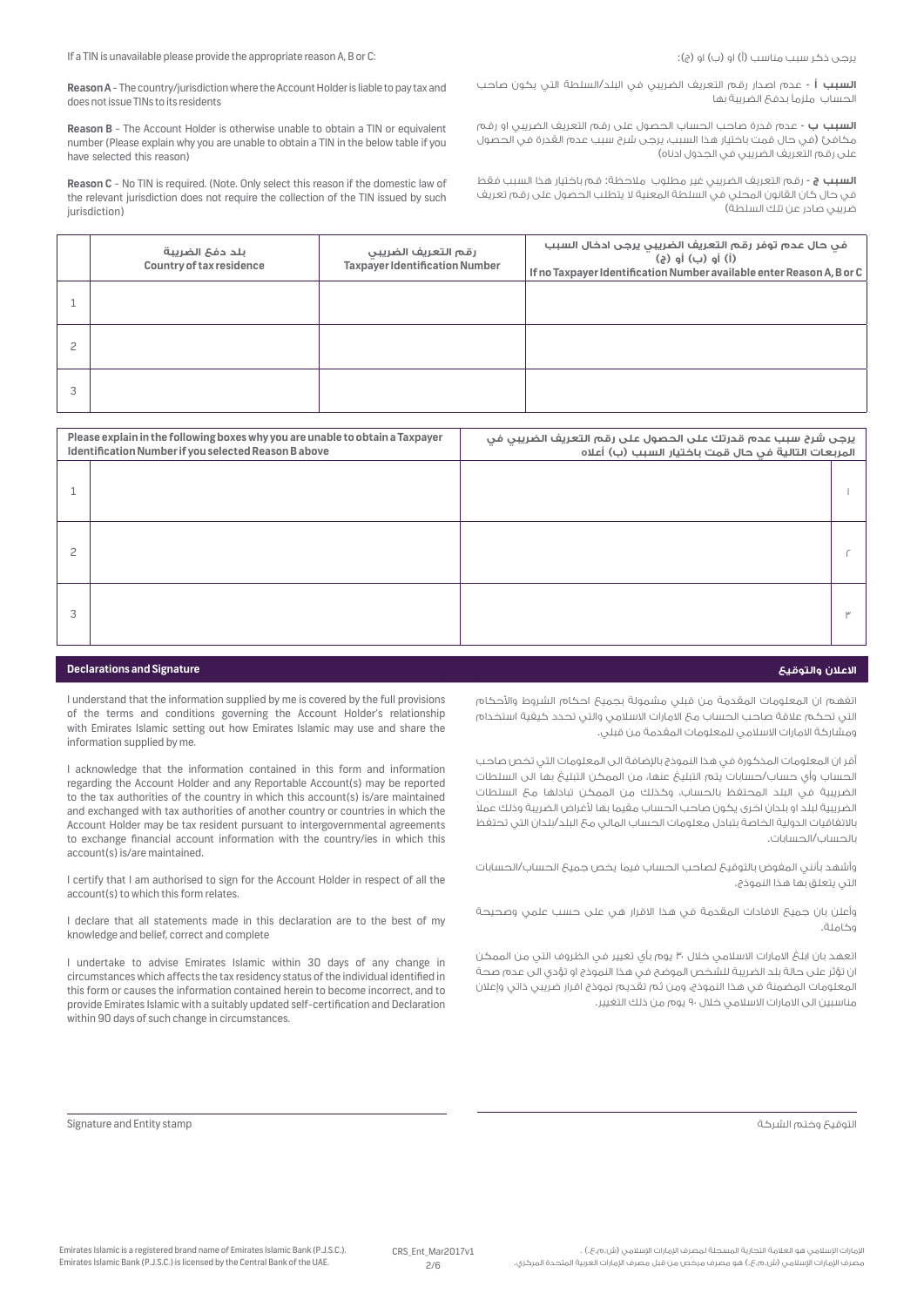Note: These are selected definitions provided to assist you with the completion of this form. Further details can be found within the OECD Common Reporting Standard for Automatic Exchange of Financial Account Information (the CRS"), the associated Commentary to the CRS, and domestic guidance.

This can be found at the following link:

http://www.oecd.org/tax/transparency/automaticexchangeofinformation.htm

If you have any questions then please contact your tax adviser.

"**Account Holder**" The "**Account Holder**" is the person listed or identified as the holder of a Financial Account by the Financial Institution that maintains the account. This is regardless of whether such person is a flow-through Entity.

Thus, for example, if a trust or an estate is listed as the holder or owner of a Financial Account, the trust or estate is the Account Holder, rather than the trustee or the trust's owners or beneficiaries. Similarly, if a partnership is listed as the holder or owner of a Financial Account, the partnership is the Account Holder, rather than the partners in the partnership.

#### A person, other than a

Financial Institution, holding a Financial Account for the benefit or account of another person as agent, custodian, nominee, signatory, investment advisor, or intermediary, is not treated as holding the account, and such other person is treated as holding the account.

"Active NFE" An NFE is an Active NFE if it meets any of the criteria listed below. In summary, those criteria refer to:

- active NFEs by reason of income and assets;
- publicly traded NFEs;
- Governmental Entities, International Organisations, Central Banks, or their wholly owned Entities;
- holding NFEs that are members of a nonfinancial group;
- start-up NFEs;
- NFEs that are liquidating or emerging from bankruptcy;
- treasury centres that are members of a nonfinancial group; or
- Non-profit NFFs.

An entity will be classified as Active NFE if it meets any of the following criteria:

- a) less than 50% of the NFE's gross income for the preceding calendar year or other appropriate reporting period is passive income and less than 50% of the assets held by the NFE during the preceding calendar year or other appropriate reporting period are assets that produce or are held for the production of passive income;
- b) the stock of the NFE is regularly traded on an established securities market or the NFE is a Related Entity of an Entity the stock of which is regularly traded on an established securities market;
- the NFE is a Governmental Entity, an International Organisation, a Central Bank, or an Entity wholly owned by one or more of the foregoing;
- d) substantially all of the activities of the NFE consist of holding (in whole or in part) the outstanding stock of, or providing financing and services to, one or more subsidiaries that engage in trades or businesses other than the business of a Financial Institution, except that an Entity does not qualify for this status if the Entity functions (or holds itself out) as an investment fund, such as a private equity fund, venture capital fund, leveraged buyout fund, or any investment vehicle whose purpose is to acquire or fund companies and then hold interests in those companies as capital assets for investment purposes;
- e) the NFE is not yet operating a business and has no prior operating history, (a " start-up NFE") but is investing capital into assets with the intent to operate a business other than that of a Financial Institution, provided that the NFE does not qualify for this exception after the date that is 24 months after the date of the initial organisation of the NFE;
- the NFE was not a Financial Institution in the past five years, and is in the process of liquidating its assets or is reorganising with the intent to continue or recommence operations in a business other than that of a Financial Institution;
- g) the NFE primarily engages in financing and hedging transactions with, or for, Related Entities that are not Financial Institutions, and does not provide financing or hedging services to any Entity that is not a Related Entity, provided that the group of any such Related Entities is primarily engaged in a business other than that of a Financial Institution; or
- the NFE meets all of the following requirements (a "non-profit NFE"):
	- (i) it is established and operated in its jurisdiction of residence exclusively for religious, charitable, scientific, artistic, cultural, athletic, or educational purposes; or it is established and operated in its jurisdiction of residence and it is a professional organisation, business league, chamber of

مالحظة: يتضمن هذا الملحق تعريفات مختارة لتساعدك في اكمال النموذج، ومن الممكن الحصول على تفاصيل اوفى من منظمة التعاون االقتصادي .<br>والتنمية ومعيار الابلاغ المشترك للتبادل التلقائي لمعلومات الحساب المالي والشرح المصاحب لمعيار لإلبالغ المشترك والتوجيهات المحلية.

من الممكن الحصول على تلك المعلومات من الرابط التالي

http://www.oecd.org/tax/transparency/automaticexchangeofinformation.htm

في حال كانت لديك اي استفسارات يرجى التواصل مع مستشارك الضريبي

.<br>'**صاحب الحساب**'' ويعنى الشخص المدرج او المعرف بوصفه صاحب الحساب المالي من قبل المؤسسة المالية المحتفظة بالحساب، وذلك بغض النظر عن كون هذا الشخص يحصل على دخله من الشركة

وبالتالي، فعلى سبيل المثال، في حال تم ادراج صندوق او عقار كصاحب او مالك ً للحساب المالي، عندها يعتبر الصندوق او العقار هو صاحب الحساب، بدال عن االمناء او مالك الصندوق او المستفيدين. وعلى نحو مشابه، في حال تم ادراج الشراكة بوصفها صاحب او مالك الحساب المالي فان الشراكة تعتبر صاحب الحساب بدال من الشركاء في الشراكة.

#### يجب ان ال يتم معاملة شخص خالف

المؤسسة المالية او مالك حساب بغرض الفائدة او حساب شخص اخر بصفة الوكيل او الوصي او المرشح او المخول بالتوقيع او مستشار استثماري او وسيط على انهم اصحاب الحساب، على ان يتم معاملة اي شخص اخر غير المذكورين بوصفه صاحب الحساب

"شركة غير مالية نشطة" وتعني شركة غير مالية نشطة، وذلك في حال استوفت اي من المعايير المدرجة ادناه وتشير تلك المعايير باختصار الى:

- شركة غير مالية نشطة عن طريق الدخل واألصول
	- شركة غير مالية للتداول العام
- الشركات الحكومية او المنظمات الدولية او البنوك المركزية او الشركات المملوكة لها بالكامل؛
	- تملك شركات غير مالية لها عضوية في مجموعة غير مالية
		- شركات غير مالية جديدة
		- شركات غير مالية تم تصفيتها او نشأت عن حاالت افالس
	- مراكز الخزينة التي تكون لها عضوية في مجموعة غير مالية؛ او
		- شركات غير مالية غير ربحية

تصنف الشركة على انها شركة غير مالية في حال استوفت المعايير ادناه:

- a )في حال كان 50% من اجمالي دخل الشركة غير المالية للسنة السابقة او ً فترة اعداد التقارير المالية قد حققت دخال سلبيًا واقل من 50% من االصول المملوكة للشركة غير المالية خالل السنة المالية السابقة او فترة اعداد ً التقارير المالية االخرى وكانت اصوال ناتجة من لدخل سلبي؛
- b )ان يتم تداول االوراق المالية للشركة غير المالية بصورة منتظمة في سوق اوراق مالية معتمد او كانت الشركة غير المالية تابعة الحدى الشركات التي تزاول تجارتها بصورة منتظمة، في سوق اوراق مالية معتمد.
- c) كانت الشركة غير المالية هي شركة حكومية او منظمة دولية او بنك مركزي او مملوكة بشكل كامل الحد من الشركات المذكورة مسبقًا.
- d )ان تكون جميع نشاطات الشركة غير المالية تتمثل بشكل اساسي )كامل او جزئي( في تملك االسهم المتداولة او تقديم التمويل والخدمات الى واحدة او اكثر من الشركات التابعة التي تمارس التجارة او االعمال خالف اعمال المؤسسات المالية، وال تعتبر الشركة مؤهلة لهذه الحالة، ان كانت تمارس الشركة نشاط )او تحمل نفسها على( صندوق استثمار مشابهة لصناديق االستثمار الخاصة او صناديق راس المال االستثماري او صندوق استحواذ مدعوم بالقروض او اي اداة استثمارية يكون الغرض منها االستحواذ او تمويل الشركات ومن ثم تملك فائدة في تلك الشركات على اساس اصول راس مالية بأغراض االستثمار.
- e )ان كانت الشركة غير المالية لم تقم بإجراء اي اعمال، كما ال يوجد لديها .<br>تاريخ تشغيل مسبق (شركة غير مالية جديدة) وعلى الرغم من ذلك تقوم باستثمار راس مالها في االصول بغرض تشغيل اعمالها خالف لتلك المخصصة للمؤسسات المالية، وتعتبر الشركة غير المالية غير مستحقة لهذا االستثناء بعد مرور 24 شهر من تاريخ التأسيس االولي للشركة غير المالية.
- f )لم تكن الشركة غير المالية مؤسسة مالية في الخمس سنوات السابقة، في مرحلة تصفية لأصولها او اعادة الهيكلة بغرض الاستمرار او استئناف التشغيل في اعمال خالف تلك الخاصة بالمؤسسة المالية.
- g )تعمل الشركة غير المالية في تمويل والتعامل بشكل اساسي مع او ألجل شركات تابعة غير تلك المعروفة بأنها مؤسسة مالية، وكذلك ال تقدم تمويلا او خدمات لأي شركة غير مرتبطة بالشركة التابعة، شريطة ان تكون مجموعة الشركات التابعة تمارس بشكل اساسي اعمال تخالف تلك الخاصة بالمؤسسة المالية؛ او
- h )تعتبر الشركة غير المالية مستوفية لجميع المتطلبات التالية )شركة غير مالية غير ربحية) في حال كانت:
- )i )تم تأسيسها وتشغيلها ضمن حدود سلطة اقامتها وحصريًا ألغراض دينية او خيرية او علمية او فنية او ثقافية او رياضية أو تعليمية؛ او قد تم تأسيسها وتشغيلها ضمن حدود سلطة اقامتها وكانت منظمة مهنية او اتحاد اعمال او غرفة تجارة او منظمة عمالية او زراعية او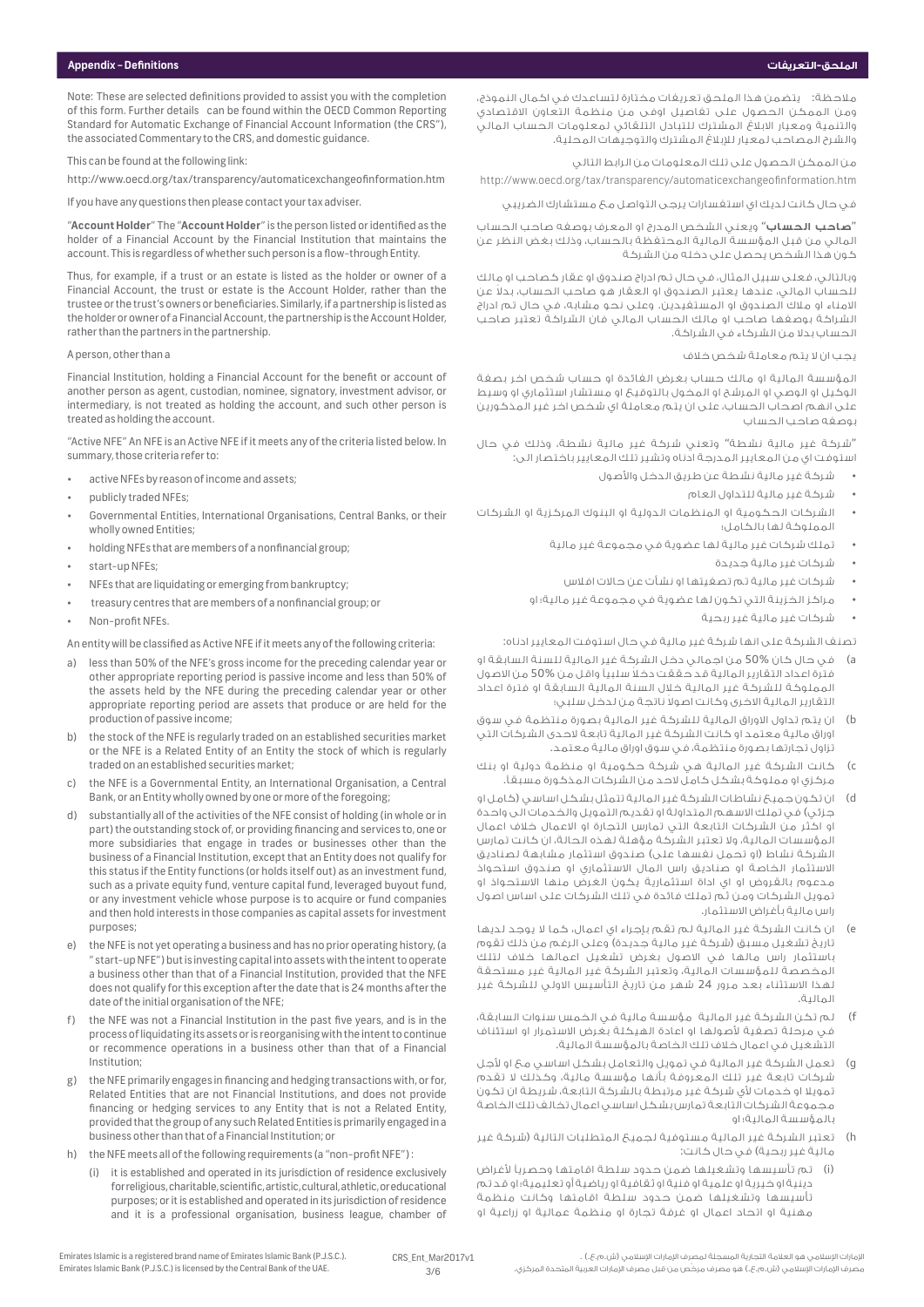commerce, labour organisation, agricultural or horticultural organisation, civic league or an organisation operated exclusively for the promotion of social welfare;

- (ii) it is exempt from income tax in its jurisdiction of residence;
- (iii) it has no shareholders or members who have a proprietary or beneficial interest in its income or assets;
- (iv) the applicable laws of the NFE's jurisdiction of residence or the NFE's formation documents do not permit any income or assets of the NFE to be distributed to, or applied for the benefit of, a private person or noncharitable Entity other than pursuant to the conduct of the NFE's charitable activities, or as payment of reasonable compensation for services rendered, or as payment representing the fair market value of property which the NFE has purchased; and
- (v) The applicable laws of the NFE's jurisdiction of residence or the NFE's formation documents require that, upon the NFE's liquidation or dissolution, all of its assets be distributed to a Governmental Entity or other non-profit organisation, or escheat to the government of the NFE's jurisdiction of residence or any political subdivision.

**Note**: Certain entities (such as U.S. Territory NFFEs) may qualify for Active NFFE status under FATCA but not Active NFE status under the CRS.

"**Control**" over an Entity is generally exercised by the natural person(s) who ultimately has a controlling ownership interest (typically on the basis of a certain percentage (e.g. 25%)) in the Entity. Where no natural person(s) exercises control through ownership interests, the Controlling Person(s) of the Entity will be the natural person(s) who exercises control of the Entity through other means. Where no natural person(s) is/are identified as exercising control of the Entity through ownership interests, then under the CRS the Reportable Person is deemed to be the natural person who hold the position of senior managing official.

"**Controlling Person(s)**" are the natural person(s) who exercise control over an entity. Where that entity is treated as a

Passive Non-Financial Entity ("**Passive NFE**") then a Financial Institution is required to determine whether or not these Controlling Persons are Reportable Persons. This definition corresponds to the term "beneficial owner" described in Recommendation 10 of the Financial Action Task Force Recommendations (as adopted in February 2012).

In the case of a trust, the Controlling Person(s) are the settlor(s), the trustee(s), the protector(s) (if any), the beneficiary(ies) or class(es) of beneficiaries, or any other natural person(s) exercising ultimate effective control over the trust (including through a chain of control or ownership). Under the CRS the settlor(s), the trustee(s), the protector(s) (if any), and the beneficiary(ies) or class(es) of beneficiaries, are always treated as Controlling Persons of a trust, regardless of whether or not any of them exercises control over the activities of the trust.

Where the settlor(s) of a trust is an Entity then the CRS requires Financial Institutions to also identify the Controlling Persons of the settlor(s) and when required report them as Controlling Persons of the trust.

In the case of a legal arrangement other than a trust, "Controlling Person(s) means persons in equivalent or similar positions.

"**Custodial Institution**" means any Entity that holds, as a substantial portion of its business, Financial Assets for the account of others. This is where the Entity's gross income attributable to the holding of Financial Assets and related financial services equals or exceeds 20% of the Entity's gross income during the shorter of: (i) the three-year period that ends on 31 December (or the final day of a noncalendar year accounting period) prior to the year in which the determination is being made; or (ii) the period during which the Entity has been in existence.

"**Depository Institution**" means any Entity that accepts deposits in the ordinary course of a banking or similar business.

"**FATCA**" FATCA stands for the Foreign Account Tax Compliance provisions, which were enacted into U.S. law as part of the Hiring Incentives to Restore Employment (HIRE) Act on March 18, 2010. FATCA creates a new information reporting and withholding regime for payments made to certain non-U.S. financial institutions and other non-U.S. entities. "Entity" means a legal person or a legal arrangement, such as a corporation, organisation, partnership, trust or foundation. This term covers any person other than an individual (i.e. a natural person).

"**Financial Institution**" means a "Custodial Institution", a "Depository Institution", an "Investment Entity", or a "Specified Insurance Company". Please see the relevant domestic guidance and the CRS for further classification definitions that apply to Financial Institutions.

### "**Investment Entity**" includes two types of Entities:

(i) An Entity that primarily conducts as a business one or more of the following activities or operations for or on behalf of a customer:

- Trading in money market instruments (cheques, bills, certificates of deposit, derivatives, etc.); foreign exchange; exchange, interest rate and index instruments; transferable securities; or commodity futures trading;
- • Individual and collective portfolio management; or
- Otherwise investing, administering, or managing Financial Assets or money on behalf of other persons.

بستانية او اتحاد مدني او منظمة تعمل حصريًا لتعزيز الرعاية االجتماعية

- )ii )تكون معفاة من ضريبة الدخل في سلطة االقامة
- )iii )ال تملك مساهمين او اعضاء لهم الملكية او الفائدة في دخلها او اصولها
- )iv )ان ال يسمح القانون واجب التطبيق لسلطة اقامة الشركة غير المالية او المستندات التأسيسية للشركة غير المالية في توزيع اي دخل او اصول للشركة غير مالية او الحصول على فائدة من شخص خاص او منظمة غير خيرية خالف تلك التي تخص انشطة الشركة غير المالية او لدفع تعويض مناسب للخدمات المقدمة او كدفعة تمثل القيمة السوقية العادلة لعقارات قامت الشركة غير المالية بشرائها
- )v )ان يتطلب القانون واجب التطبيق لسلطة االقامة انه، وعند تصفية او حل الشركة غير المالية يتم توزيع جميع اصولها على شركات حكومية او منظمات غير ربحية اخرى، او ان تؤول ملكيتها الى حكومة سلطة اقامة الشركة غير الربحية او اي تنظيمات سياسية اخرى.

**مالحظة**: قد تكون بعض الشركات )كالشركات غير المالية االجنبية داخل الاراضي الامريكية) مؤهلة لتكون حالة شركة غير مالية اجنبية نشطة وفق قانون الامتثال الضريبي الامريكي ولكن ليس وفق معيار الابلاغ المشترك

"**التحكم**" يتم التحكم في الشركة بصورة عامة بواسطة الشخص/االشخاص الطبيعيين والمسؤولين بصورة نهائية عن ملكية الفائدة (عادة على اساس نسبة محددة (على سبيل المثال %25) في الشركة). وفي حال عدم وجود شخص/اشخاص طبيعيين للتحكم في ملكية الفائدة، عندها يكون الشخص المسؤول عن الشركة هو المتحكم في الشركة بواسطة اي وسائل اخرى. وفي حال عدم وجود شخص/اشخاص طبيعيين للتحكم في ملكية الفائدة، عندها وبموجب معيار االبالغ المشترك يكون الشخص المبلغ هو الشخص الطبيعي الذي يشغل منصب اداري رفيع بالشركة.

الشخص/االشخاص المسؤولين هم الشخص/االشخاص الطبيعيين المتحكمين في الشركة. وفي حال تم معاملة الشركة باعتبارها شركة غير مالية سلبية

عندها يجب على المؤسسة المالية تحديد ما اذا كان هؤالء االشخاص المسؤولين هم اشخاص مبلغين ام ال. يتوافق هذا التعريف مع مصطلح "المالك المستفيد" المذكور في التوصية 10 من توصيات مجموعة العمل المالي )المعتمدة في فبراير 2012(

وفي حالة الصندوق، يكون االشخاص المسؤولين هم المتصرفين او االمناء او الاوصياء (ان وجدوا) او المستفيد/المستفيدين او فئة/فئات المستفيدين او اي اشخاص طبيعيين اخرين يمارسوا التحكم النهائي والفعال في الصندوق (بواسطة سلسلة من التحكم او الملكية)، وانه وبموجب معيار الابلاغ المشترك يتم معاملة المتصرفين او الامناء او الاوصياء (ان وجدوا) والمستفيد/ المستفيدين او فئات المستفيدين باعتبارهم االشخاص المسؤولين عن الصندوق بغض النظر عن تحكمهم بأنشطة الصندوق.

وفي حال كان المتصرف/المتصرفين على الصندوق شركة، عندها يتطلب االبالغ المشترك مؤسسة مالية بغرض تحديد االشخاص المسؤولين عن المتصرف/ المتصرفين واإلبالغ عنهم بكونهم االشخاص المسؤولين عن الصندوق.

وفي حال وجود ترتيبات قانونية اخرى خالف الصندوق، عنده يعني االشخاص المسؤولين االشخاص المكافئين او من لهم مناصب وظيفية مشابهة.

"**مؤسسة ت مارس ن شاط ال حفظ االمين ل ألوراق ال مال ية**" تعني الشركة المالكة لأصول مالية لحساب الغير كجزء اساسي من اعمالها ابحيث يكون اجمالي دخل الشركة ينسب الى حيازة اصول مالية وخدمات مالية ذات الصلة .<br>تساوي او تتجاوز قيمتها 20% من اجمالي دخل الشركة خلال اقل من: (i) فترة ثلاث سنوات منتهية في 31 ديسمبر (او اخر يوم من السنة المالية) وقبل السنة التي تم فيها وضع التقرير؛ او )ii )فترة تأسيس الشركة.

"**مؤسسات اي داع**" تعني الشركة التي تقبل االيداعات بالصورة المعتادة كالبنوك او اي اعمال مشابهة لها.

**"قانون الامتثال الضريبي الأمريكي"** ويعني قانون الامتثال الضريبي للحسابات االجنبية والذي تم وضعه وفق قوانين الواليات المتحدة االمريكية كجزء من قانون حوافز التشغيل لاستعادة التوظيف بتاريخ 18 مارس 2010، وقد قام قانون االمتثال الضريبي بخلق معلومات جديدة العداد التقارير ونظم حجز الدفعات المدفوعة لبعض المؤسسات المالية والشركات االخرى غير االمريكية.

"**ال شركة**" وتعني الشخص او الترتيبات القانونية مثل الشركات والمنظمات والشراكات والصناديق او الهيئات، ويشمل هذا المصطلح اي شخص باستثناء الافراد (ويعنى ذلك الاشخاص الطبيعيين)

"**ال مؤسسة ال مال ية**" وتعني مؤسسة تمارس نشاط الحفظ االمين لالوراق المالية او مؤسسة ايداع او شركة استثمار او شركة تأمين معينة. يرجى االطالع على االرشادات المحلية ذات الصلة ومعيار االبالغ المشترك وذلك للحصول على المزيد من التعريفات حول التصنيفات المطبقة على المؤسسات المالية.

## "**شركة استثمار**" وتشتمل على نوعين من الشركات:

)i )شركة تمارس اعمالها بشكل اساسي في واحدة او اكثر من االنشطة او العمليات التالية نيابة عن العميل

- التجارة في ادوات سوق المال )الشيكات والكمبياالت وشهادات االيداع والمشتقات المالية الخ) او العملات الاجنبية او الصرف او ادوات معدلات الفائدة والمؤشرات المالية او االوراق المالية القابلة للتحويل او العقود المستقبلية على السلع.
	- ادارة الحافظات المالية الفردية والجماعية؛ او
- خالف ذلك، االستثمار او االدارة او ادارة االصول المالية او االموال نيابة عن اشخاص اخرين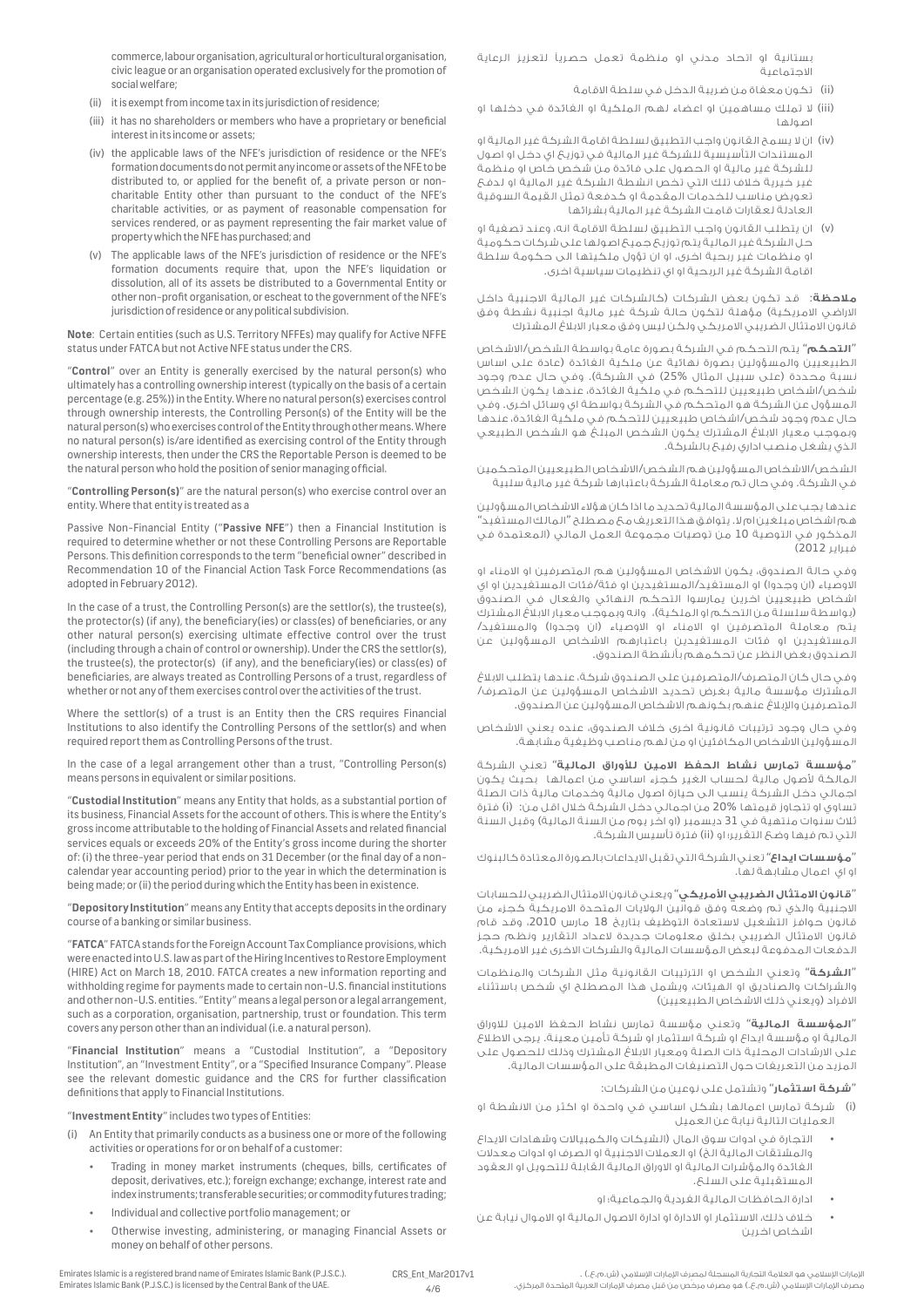ال تشمل هذه االنشطة او العمليات تقديم استشارات استثمارية غير ملزمة للعمالء.

)ii النوع الثاني من شركة االستثمار )شركة استثمار تدار بواسطة مؤسسة مالية اخرى) والتي ينسب اجمالي دخلها بصورة اساسية الى الاستثمار او اعادة االستثمار او التجارة في االصول المالية حيث يتم ادارة الشركة بواسطة شركة اخرى مثل مؤسسة ايداع او مؤسسة تمارس نشاط الحفظ االمين لألوراق المالية او شركة تأمين معينة او شركة استثمار من الدرجة االولى.

"شركة مالية واقعة في منطقة غير مشاركة وتدار عن طريق مؤسسة مالية اخرى" ويعني ذلك شركة ينسب اجمالي دخلها بصورة اساسية الى االستثمار او اعادة االستثمار او التجارة في االصول المالية في حال كانت الشركة: (i) تدار بواسطة مؤسسة مالية (ii) مؤسسة مالية غير مشاركة في السلطة.

شركة استثمار يتم ادارتها بواسطة مؤسسة استثمار اخرى وذلك في حال كانت الشركة المديرة تمارس اي من انشطتها او عملياتها المشار اليها في البند )i )من تعريف شركة االستثمار اعاله، سواء بصورة مباشرة او من خالل مزود خدمة اخر نيابة عن الشركة المدارة،

تعتبر الشركة مديرة لشركة اخرى فقط في حال كان لديها السلطة المطلقة في ادارة اصول الشركة الاخرى (سواء بصورة كاملة او جزئية). وفي حال كانت الشركة تدار بواسطة مجموعة من المؤسسات المالية او الشركات غير المالية او األفراد، تعتبر الشركة يتم ادراتها بواسطة شركة اخرى، وذلك ان كانت الشركة المديرة مؤسسة ايداع او مؤسسة تمارس نشاط الحفظ االمين لألوراق المالية او شركة تأمين معينة او شركة استثمار من الدرجة االول.

"**شركة غير مال ية**" وتعني شركة خالف المؤسسة المالية

"**مؤسسة مال ية غير مبلغة**" وتعني المؤسسات المالية مثل:

- شركة حكومية او منظمة دولية او بنك مركزي ال تترتبط بأي اموال مستمدة من التزامات تتعلق بأي نشاطات مالية تجارية كتلك التي تشارك به مؤسسة ايداع او مؤسسة تمارس نشاط الحفظ االمين لألوراق المالية او شركة تأمين معينة.
- مشاركة واسعة في صندوق التقاعد او مشاركة محدودة في صندوق التقاعد او صندوق المعاشات الخاص بشركة حكومية او منظمة دولية او بنك مركزي او جهة مؤهلة إلصدار بطاقات ائتمان.
	- اداة استثمار جماعي مستثناة؛ او
- صندوق امناء موثق: يكون امناء الصندوق مؤسسة مالية مبلغة وتبلغ بجميع المعلومات المطلوب ابالغها فيما يخص الحسابات المبلغة للصندوق.
- اي امر اخر مذكور في القانون المحلي للدول على اساس مؤسسة مالية غير مبلغة

"**سلطة مشاركة**" وتعني السلطة التي ترتبط باتفاقية يتم بموجبها تقديم المعلومات المذكورة في معيار االبالغ المشترك.

## "**مؤسسة مال ية في سلطة مشاركة**" وتعني:

- )i )اي مؤسسة دافعة للضريبة في اي سلطة مشاركة ولكن تستثنى اي فرع للمؤسسة المالية يقع خارج نطاق السلطة، و
- )ii )اي فرع للمؤسسة المالية غير دافع للضريبة في السلطة المشاركة وذلك في حال كان الفرع يقع ضمن نطاق السلطة المشاركة

## "**شركة غير مال ية سلبية وفق معيار االب الغ ال مشترك**" تعني:

)i )شركة غير مالية غير نشطة؛ و

)ii )شركة استثمار واقعة ضمن سلطة غير مشاركة وتدار بواسطة شركة مالية اخرى

"**شركة ت اب عة**" وتعني شركة تابعة لشركة اخرى سواء كانت احدى الشركات تدير االخرى او كالهما تحت ادارة مشتركة. ولهذا الغرض يشمل التحكم الملكية المباشرة وغير المباشرة لأكثر من %50 من اصوات وقيمة الشركة.

"**حساب مبلغ**" ويعني هذا المصطلح الحساب المملوك لواحد او اكثر من االشخاص المبلغين او بواسطة شركة غير مالية سلبية على ان يكون به واحد او اكثر من االشخاص المسؤولين بصفتهم مبلغين

"**ال سلطة ال مبلغة**" وتعني السلطة الملزمة بتقديم معلومات الحساب المالي

.<br>**"الشخص في السلطة المبلغة**" ويعني الشركة الدافعة للضريبة في السلطة/السلطات المبلغة بموجب قوانين الضرائب لتلك السلطة/السلطات وذلك بالرجوع الى القوانين المحلية للدولة التي تأسست او أديرت بها الشركة. يجب معاملة الشركات مثل الشراكة او الشركة ذات المسؤولية المحدودة او الترتيبات القانونية المشابهة غير المقيمة والغراض الضرائب كمقيمين في السلطة التي يقع بها االدارة الفعلية لتلك الشركات. وعلى هذا النحو، وفي حال كانت الشركة غير مقيمة، وجب عليها وألغراض الضرائب اكمال النموذج مع توضيح عنوان مكتبها الرئيسي.

من الممكن للشركات ذات االقامة المزدوجة االعتماد على القواعد الفاصلة المذكورة في اتغاقيات الضرائب (ان امكن) لتحديد اقامتها لأغراض الضرائب.

Such activities or operations do not include rendering non-binding investment advice to a customer.

(ii) The second type of "**Investment Entity**" ("Investment Entity managed by another Financial Institution") is any Entity the gross income of which is primarily attributable to investing, reinvesting, or trading in Financial Assets where the Entity is managed by another Entity that is a Depository Institution, a Custodial Institution, a Specified Insurance Company, or the first type of Investment Entity.

"Investment Entity located in a Non-Participating Jurisdiction and managed by another Financial Institution" The term "Investment Entity located in a Non-Participating Jurisdiction and managed by another Financial Institution" means any Entity the gross income of which is primarily attributable to investing, reinvesting, or trading in Financial Assets if the Entity is (i) managed by a Financial Institution and (ii) not a Participating Jurisdiction Financial Institution.

"Investment Entity managed by another Financial Institution" An Entity is "managed by" another Entity if the managing Entity performs, either directly or through another service provider on behalf of the managed Entity, any of the activities or operations described in clause (i) above in the definition of 'Investment Entity'.

An Entity only manages another Entity if it has discretionary authority to manage the other Entity's assets (either in whole or part). Where an Entity is managed by a mix of Financial Institutions, NFEs or individuals, the Entity is considered to be managed by another Entity that is a Depository Institution, a Custodial Institution, a Specified Insurance Company, or the first type of Investment Entity, if any of the managing Entities is such another Entity.

"**NFE**" is any Entity that is not a Financial Institution.

"**Non-Reporting Financial Institution**" means any Financial Institution that is:

- a Governmental Entity, International Organisation or Central Bank, other than with respect to a payment that is derived from an obligation held in connection with a commercial financial activity of a type engaged in by a Specified Insurance Company, Custodial Institution, or Depository Institution;
- a Broad Participation Retirement Fund; a Narrow Participation Retirement Fund; a Pension Fund of a Governmental Entity, International Organisation or Central Bank; or a Qualified Credit Card Issuer;
- an Exempt Collective Investment Vehicle; or
- a Trustee-Documented Trust: a trust where the trustee of the trust is a Reporting Financial Institution and reports all information required to be reported with respect to all Reportable Accounts of the trust;
- Any other defined in a countries domestic law as a Non-Reporting Financial Institution.

"**Participating Jurisdiction**" A "**Participating Jurisdiction**" means a jurisdiction with which an agreement is in place pursuant to which it will provide the information set out in the CRS.

### "**Participating Jurisdiction Financial Institution**" means

- (i) any Financial Institution that is tax resident in a Participating Jurisdiction, but excludes any branch of that Financial Institution that is located outside of that jurisdiction, and
- Any branch of a Financial Institution that is not tax resident in a Participating Jurisdiction, if that branch is located in such Participating Jurisdiction.

"**Passive NFE**" Under the CRS a "Passive NFE" means any:

- (i) NFE that is not an Active NFE; and
- (ii) Investment Entity located in a Non-Participating Jurisdiction and managed by another Financial Institution.

"**Related Entity**" An Entity is a "**Related Entity**" of another Entity if either Entity controls the other Entity, or the two Entities are under common control. For this purpose control includes direct or indirect ownership of more than 50% of the vote and value in an Entity.

"**Reportable Account**" The term "Reportable Account" means an account held by one or more Reportable Persons or by a Passive NFE with one or more Controlling Persons that is a Reportable Person.

"**Reportable Jurisdiction**" is a jurisdiction with which an obligation to provide financial account information is in place.

"**Reportable Jurisdiction Person**" is an Entity that is tax resident in a Reportable Jurisdiction(s) under the tax laws of such jurisdiction(s) - by reference to local laws in the country where the Entity is established, incorporated or managed. An Entity such as a partnership, limited liability partnership or similar legal arrangement that has no residence for tax purposes shall be treated as resident in the jurisdiction in which its place of effective management is situated. As such if an Entity certifies that it has no residence for tax purposes it should complete the form stating the address of its principal office.

Dual resident Entities may rely on the tiebreaker rules contained in tax conventions (if applicable) to determine their residence for tax purposes.